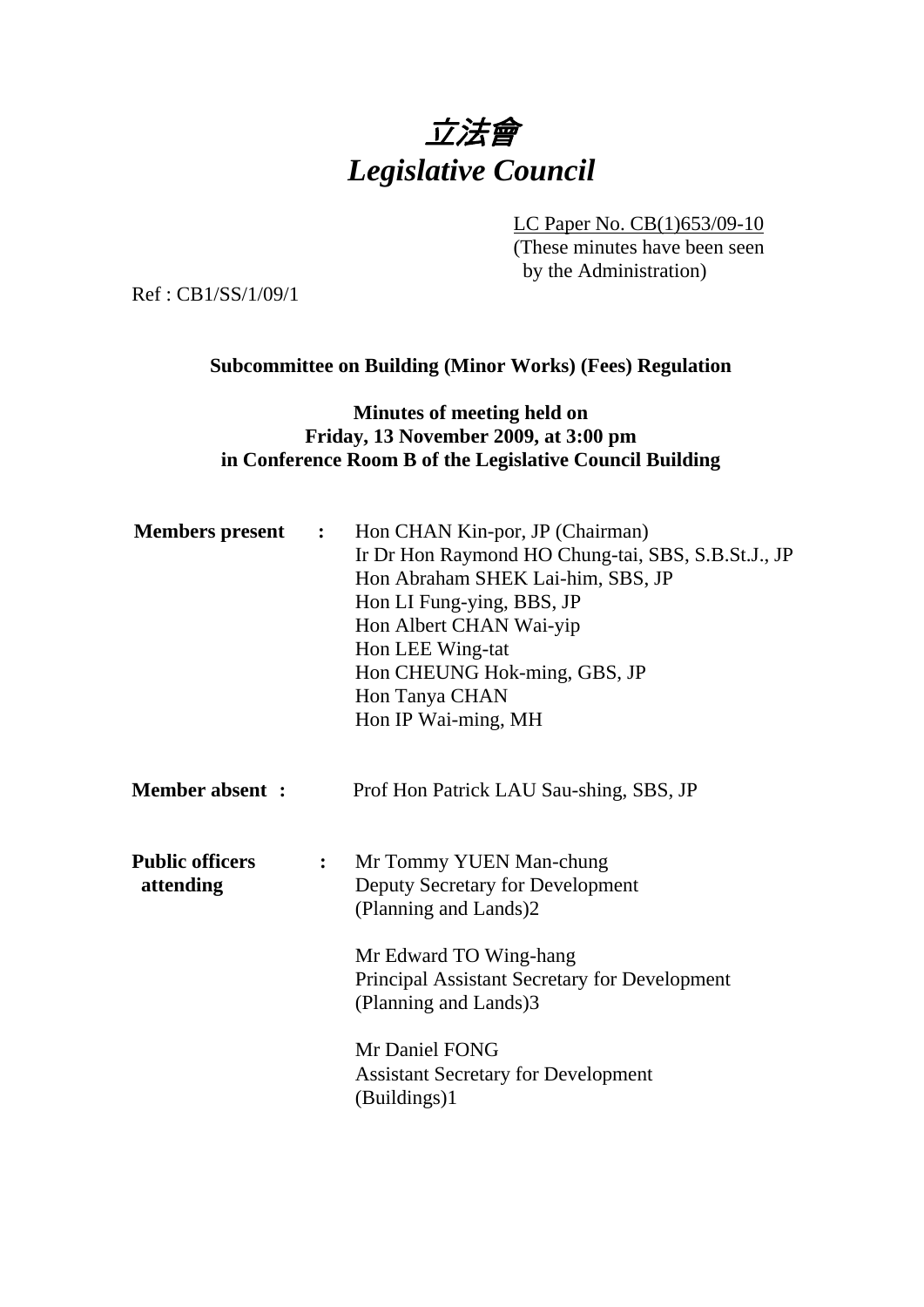|                                            | Mr LAM Siu-tong<br>Deputy Director of Buildings                                         |
|--------------------------------------------|-----------------------------------------------------------------------------------------|
|                                            | Mr CHEUNG Tin-cheung<br>Chief Building Surveyor (Legal)<br><b>Buildings Department</b>  |
|                                            | Miss Selina LAU Suet-ching<br><b>Senior Government Counsel</b><br>Department of Justice |
| <b>Clerk in attendance:</b>                | Mr WONG Siu-yee<br>Senior Council Secretary (1)7                                        |
| <b>Staff in attendance : Mr Kelvin LEE</b> | <b>Assistant Legal Adviser 1</b>                                                        |
|                                            | Mr Simon CHEUNG<br>Senior Council Secretary (1)5                                        |

#### Action

| <b>Meeting with the Administration</b> |                                                                                                                                            |
|----------------------------------------|--------------------------------------------------------------------------------------------------------------------------------------------|
| (LC Paper No. CB(1)364/09-10(01)       | -- Administration's response to<br>issues raised at the meeting on<br>9 November 2009                                                      |
| L.N. 178 of 2009                       | -- The Building (Minor Works)<br>(Fees) Regulation                                                                                         |
| File Ref: DEVB(PL-B) 30/30/120         | -- Legislative Council Brief                                                                                                               |
| LC Paper No. $LS1/09-10$               | -- Legal Service Division Report                                                                                                           |
| LC Paper No. $CB(1)147/09-10(01)$      | -- Paper on the Building (Minor<br>Works) (Fees) Regulation<br>prepared by the Legislative<br>Secretariat<br>Council<br>(Background brief) |
| LC Paper No. $CB(1)279/09-10(01)$      | -- Administration's response to<br>issues raised at the meeting on<br>28 October 2009)                                                     |

The Subcommittee deliberated (index of proceedings attached at **Annex**).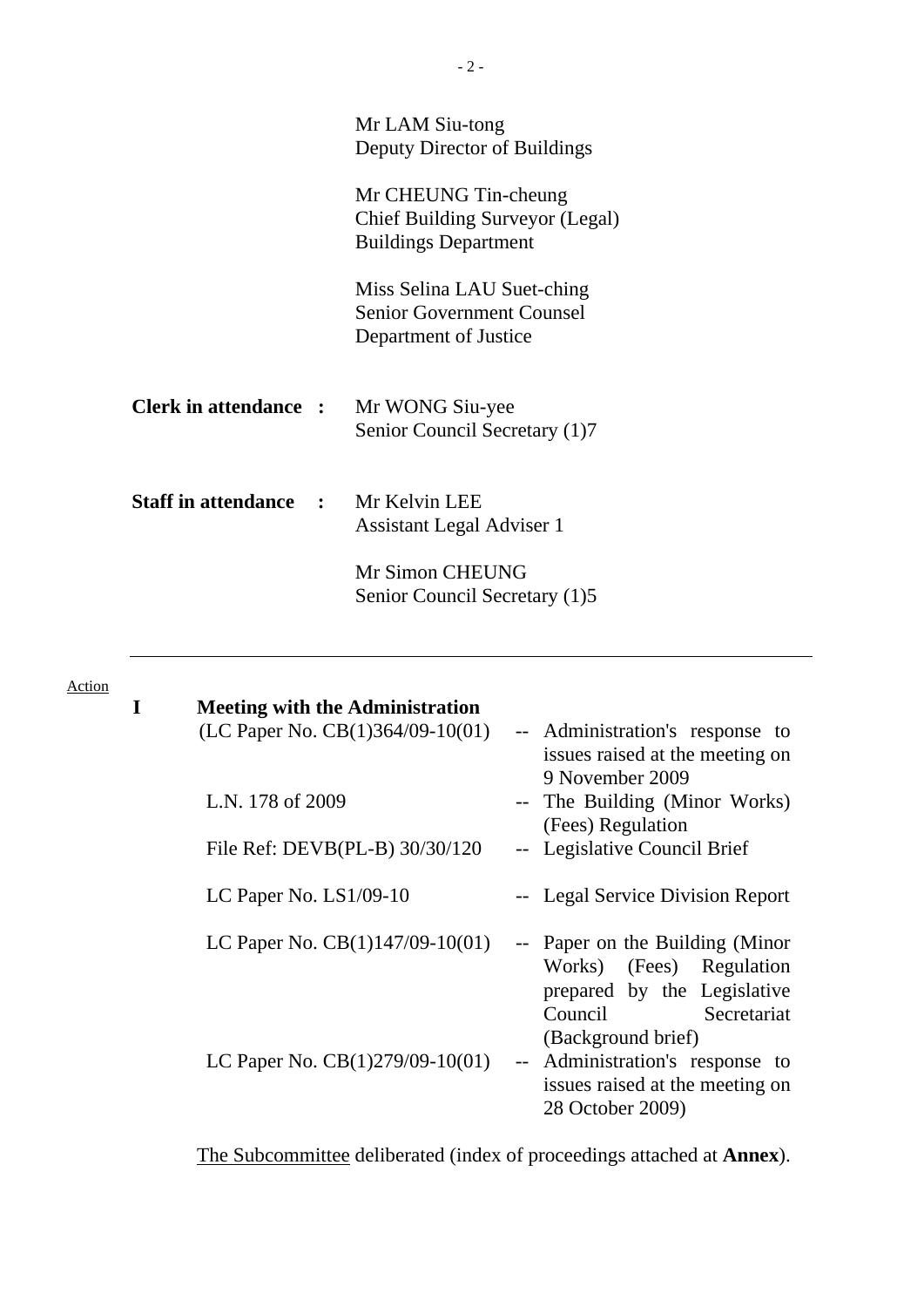2. The Administration briefed the Subcommittee on the enhanced arrangements for the review mechanism, the "early bird" incentive as a means to encourage registration, as well as the proposed amendments to the Building (Minor Works) (Fees) Regulation (the Fees Regulation).

3. The Subcommittee completed section-by-section examination of the Fees Regulation and supported the Administration's proposed amendments to sections 8, 17 and 21 of the Fees Regulation.

#### **II Any other business**

4. There being no other business, the meeting ended at 3:20 pm.

Council Business Division 1 Legislative Council Secretariat 10 December 2009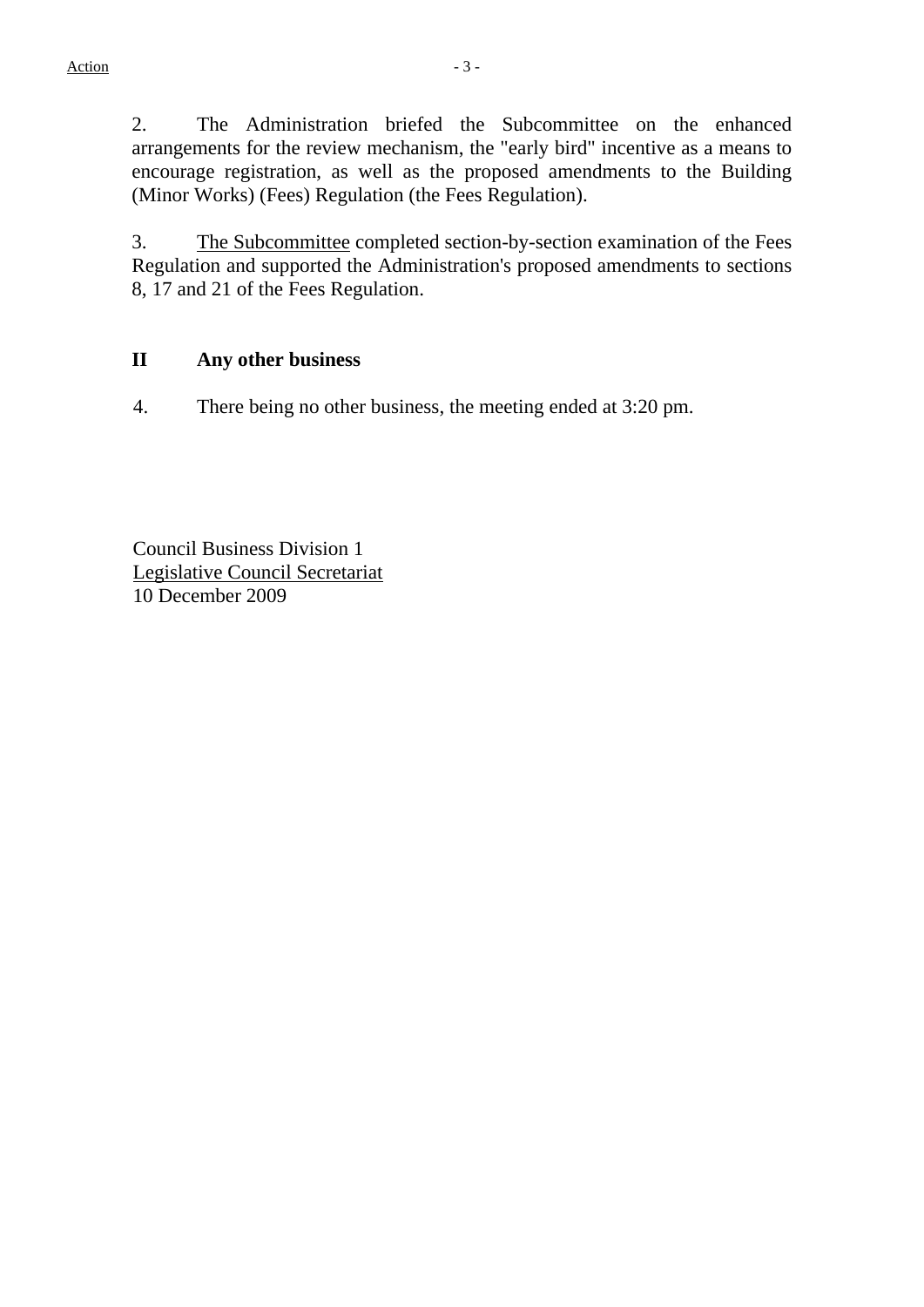# **Subcommittee on Building (Minor Works) (Fees) Regulation**

## **Proceedings of meeting on Friday, 13 November 2009, at 3:00 pm in Conference Room B of the Legislative Council Building**

| <b>Time marker</b><br><b>Speaker</b> |                                               | Subject(s)                                                                                                                                                                                                                                                                                                                                                                                                                                                                                                                             | <b>Action</b><br>required |
|--------------------------------------|-----------------------------------------------|----------------------------------------------------------------------------------------------------------------------------------------------------------------------------------------------------------------------------------------------------------------------------------------------------------------------------------------------------------------------------------------------------------------------------------------------------------------------------------------------------------------------------------------|---------------------------|
| $ 000000 - 000134 $                  | Chairman                                      | Opening remarks                                                                                                                                                                                                                                                                                                                                                                                                                                                                                                                        |                           |
| $ 000135 - 000419 $                  | Administration                                | Briefing by the Administration that:<br>(a) it would refund the review fees for<br>successful review applicants and<br>propose amendments to sections 8,<br>17 and 21 of the Fees Regulation<br>accordingly; and                                                                                                                                                                                                                                                                                                                       |                           |
|                                      |                                               | during the first 12 months of the<br>(b)<br>registration period, a subsidy of<br>\$150 would be offered to each<br>individual applicant whose first-time<br>application of any class III minor<br>works item solely relied on his/her<br>experience so that they would only<br>have to pay a registration fee of<br>\$155 instead of \$305                                                                                                                                                                                             |                           |
| $000420 - 000535$                    | Miss Tanya CHAN<br>Administration<br>Chairman | Enquiry by Miss Tanya CHAN on<br>whether eligible applicants had to apply<br>for the subsidy separately<br>Response by the Administration that no<br>separate application was required<br>The Chairman seeking clarification on<br>whether there would be any difference in<br>registration fees between those applying<br>by virtue of experience and those<br>applying by virtue of qualifications<br>Response by the Administration that the<br>registration fees for the two types of<br>applicants would be the same, i.e. \$155, |                           |